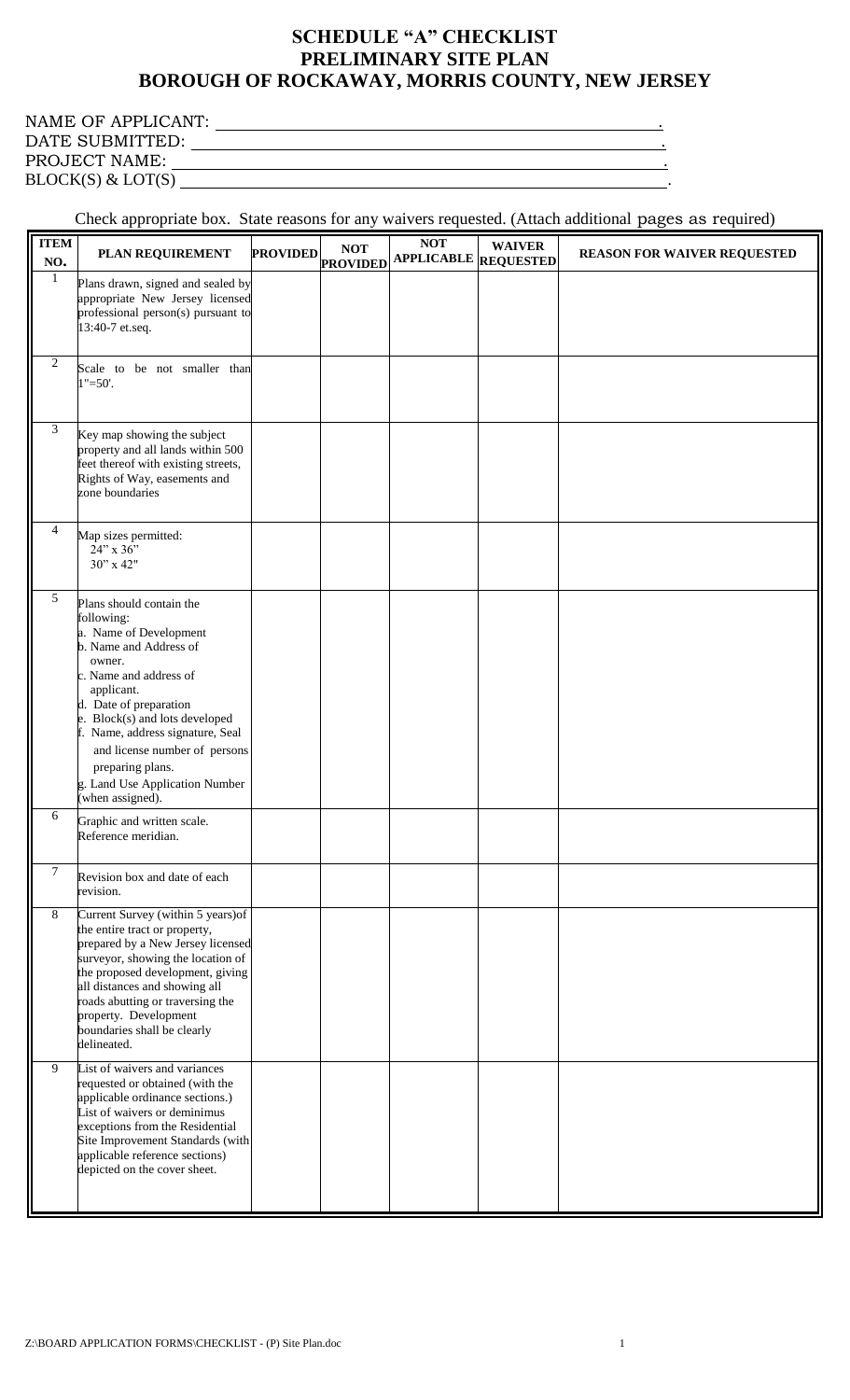| <b>ITEM</b><br>NO. | PLAN REQUIREMENT                                                                                                                                                                                                                                      | <b>PROVIDED</b> | <b>NOT</b><br><b>PROVIDED</b> | <b>NOT</b><br><b>APPLICABLE</b> REQUESTED | <b>WAIVER</b> | <b>REASON FOR WAIVER REQUESTED</b> |
|--------------------|-------------------------------------------------------------------------------------------------------------------------------------------------------------------------------------------------------------------------------------------------------|-----------------|-------------------------------|-------------------------------------------|---------------|------------------------------------|
| 10                 | A list of all property owners<br>within 200 feet as disclosed by a<br>current (within 6 months)certified<br>list of the most recent tax records,<br>including addresses and block and<br>lot designations on the plans.                               |                 |                               |                                           |               |                                    |
| 11                 | Any municipal limits within 200<br>feet of the development and the<br>names and zoning of the adjoining<br>municipalities.                                                                                                                            |                 |                               |                                           |               |                                    |
| 12                 | Existing property lines with metes<br>and bounds description.                                                                                                                                                                                         |                 |                               |                                           |               |                                    |
| 13                 | Existing and proposed streets,<br>both public and private, showing<br>the right-of-way width and width<br>of the traveled way within 200<br>feet.                                                                                                     |                 |                               |                                           |               |                                    |
| 14                 | Existing and proposed structures<br>with uses, number of stories,<br>dimensions and setbacks to all<br>property lines.                                                                                                                                |                 |                               |                                           |               |                                    |
| 15                 | Existing and proposed sidewalks<br>and driveways within 100 feet for<br>Minor Site Plans and 200 feet for<br>Major Site Plans.                                                                                                                        |                 |                               |                                           |               |                                    |
| 16                 | Existing and proposed parking<br>spaces and loading areas<br>including evidence of compliance<br>with ADA guidelines.                                                                                                                                 |                 |                               |                                           |               |                                    |
| 17                 | Existing and proposed stormwater<br>management sewer, sanitary lines<br>or septic system design and water<br>mains within 100 feet for Minor<br>Site Plans and 200 feet for Major<br>Site Plans.                                                      |                 |                               |                                           |               |                                    |
| 18                 | Existing physical features both<br>onsite and within 100 feet of the<br>tract including streams, wetlands,<br>floodplains, railroads, bridges,<br>drainage, trees over 18 inches<br>dbh, utilities, public and private<br>easements and reservations. |                 |                               |                                           |               |                                    |
| 19                 | 2' contours onsite and 100 feet<br>beyond the property lines.                                                                                                                                                                                         |                 |                               |                                           |               |                                    |
| 20                 | Zone data box showing<br>a. Zone District(s)<br>b. required and proposed<br>Area<br>Lot width<br><b>Setbacks</b><br>Parking calculations<br>Floor Area Ratio calculations<br>Pervious/Impervious Areas<br>Other applicable zone<br>requirements       |                 |                               |                                           |               |                                    |
| 21                 | Location of all structures with<br>number of stories and uses within<br>100 feet of the property.                                                                                                                                                     |                 |                               |                                           |               |                                    |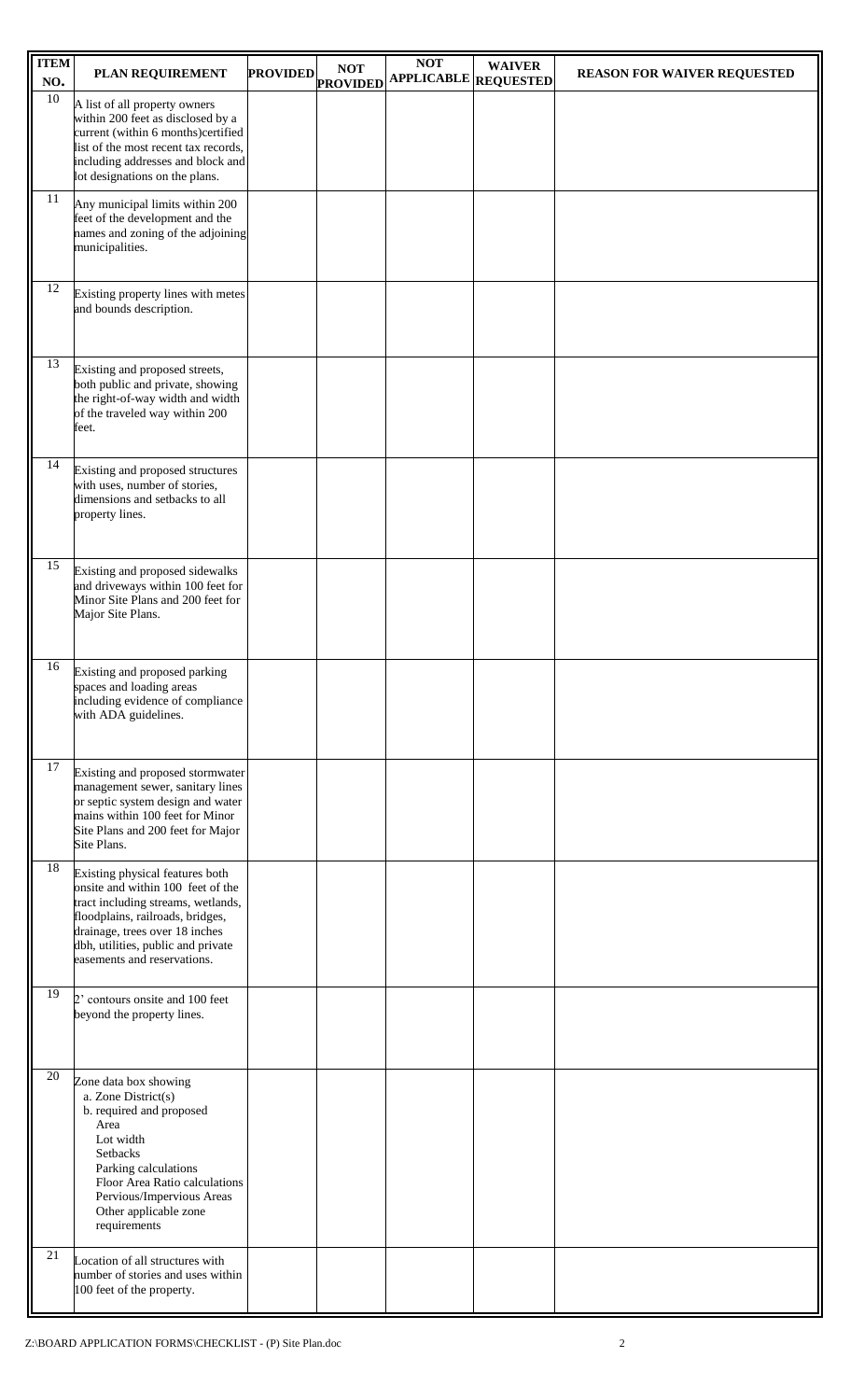| <b>ITEM</b><br>NO. | PLAN REQUIREMENT                                                                                                                                                                                                                                                                                                                                                                                                                          | <b>PROVIDED</b> | <b>NOT</b><br><b>PROVIDED</b> | <b>NOT</b><br><b>APPLICABLE</b> REQUESTED | <b>WAIVER</b> | <b>REASON FOR WAIVER REQUESTED</b> |
|--------------------|-------------------------------------------------------------------------------------------------------------------------------------------------------------------------------------------------------------------------------------------------------------------------------------------------------------------------------------------------------------------------------------------------------------------------------------------|-----------------|-------------------------------|-------------------------------------------|---------------|------------------------------------|
| $\overline{22}$    | A current Letter of Interpretation<br>and associated plan showing<br>wetlands areas and transition areas<br>delineated.                                                                                                                                                                                                                                                                                                                   |                 |                               |                                           |               |                                    |
| 23                 | Location of floodplains and<br>floodways (if within the<br>jurisdiction of the NJDEP), lakes,<br>ponds, brooks and streams within<br>100' the property.                                                                                                                                                                                                                                                                                   |                 |                               |                                           |               |                                    |
| 24                 | Setback lines based on Zone<br>requirements.                                                                                                                                                                                                                                                                                                                                                                                              |                 |                               |                                           |               |                                    |
| 25                 | The plans shall include the<br>signature block below:                                                                                                                                                                                                                                                                                                                                                                                     |                 |                               |                                           |               |                                    |
|                    | Approved by the Rockaway Borough<br>Land Use Board                                                                                                                                                                                                                                                                                                                                                                                        |                 |                               |                                           |               |                                    |
|                    | Land Use Board Chairperson Date                                                                                                                                                                                                                                                                                                                                                                                                           |                 |                               |                                           |               |                                    |
|                    | Land Use Board Secretary<br>Date                                                                                                                                                                                                                                                                                                                                                                                                          |                 |                               |                                           |               |                                    |
| 26                 | Land Use Board Engineer<br>Date<br>Plans and design calculations for                                                                                                                                                                                                                                                                                                                                                                      |                 |                               |                                           |               |                                    |
|                    | any Stormwater Management<br>systems or facilities in accordance<br>with the ordinance or RSIS, as<br>applicable.                                                                                                                                                                                                                                                                                                                         |                 |                               |                                           |               |                                    |
| 27                 | <b>Erosion and Sediment Control</b><br>Plan at plan scale, but no greater<br>than $1"=100'$ .                                                                                                                                                                                                                                                                                                                                             |                 |                               |                                           |               |                                    |
| 28                 | Location of existing and proposed<br>utilities onsite and within 100 feet<br>of the site including:<br>a. Sanitary sewers or septic<br>systems.<br>b. Stormwater Management<br>facilities.<br>c. Water lines or wells<br>d. Gas, telephone, electric<br>e. Solid Waste Enclosures                                                                                                                                                         |                 |                               |                                           |               |                                    |
| 29                 | Circulation plan showing:<br>a. Location of off-street<br>parking.<br>b. Traffic improvements such<br>as signals, signs, and<br>channelization.<br>c. Pedestrian Circulation<br>d. Loading and unloading bays.<br>e. Proposed vehicular access<br>including curb cuts.<br>f. Traffic circulation around the<br>site.<br>g. Aisle dimensions<br>h. Parking space dimensions<br>i. Handicapped parking in<br>accordance with ADA guidelines |                 |                               |                                           |               |                                    |
| 30                 | Landscape Plan showing:<br>a. Proposed Shade trees and<br>landscaping including species<br>and size of plant materials.<br>b. Buffering plan showing berms,<br>vegetation, fences including<br>construction details.<br>c. Buffering associated with any<br>ground mounted HVAC units.                                                                                                                                                    |                 |                               |                                           |               |                                    |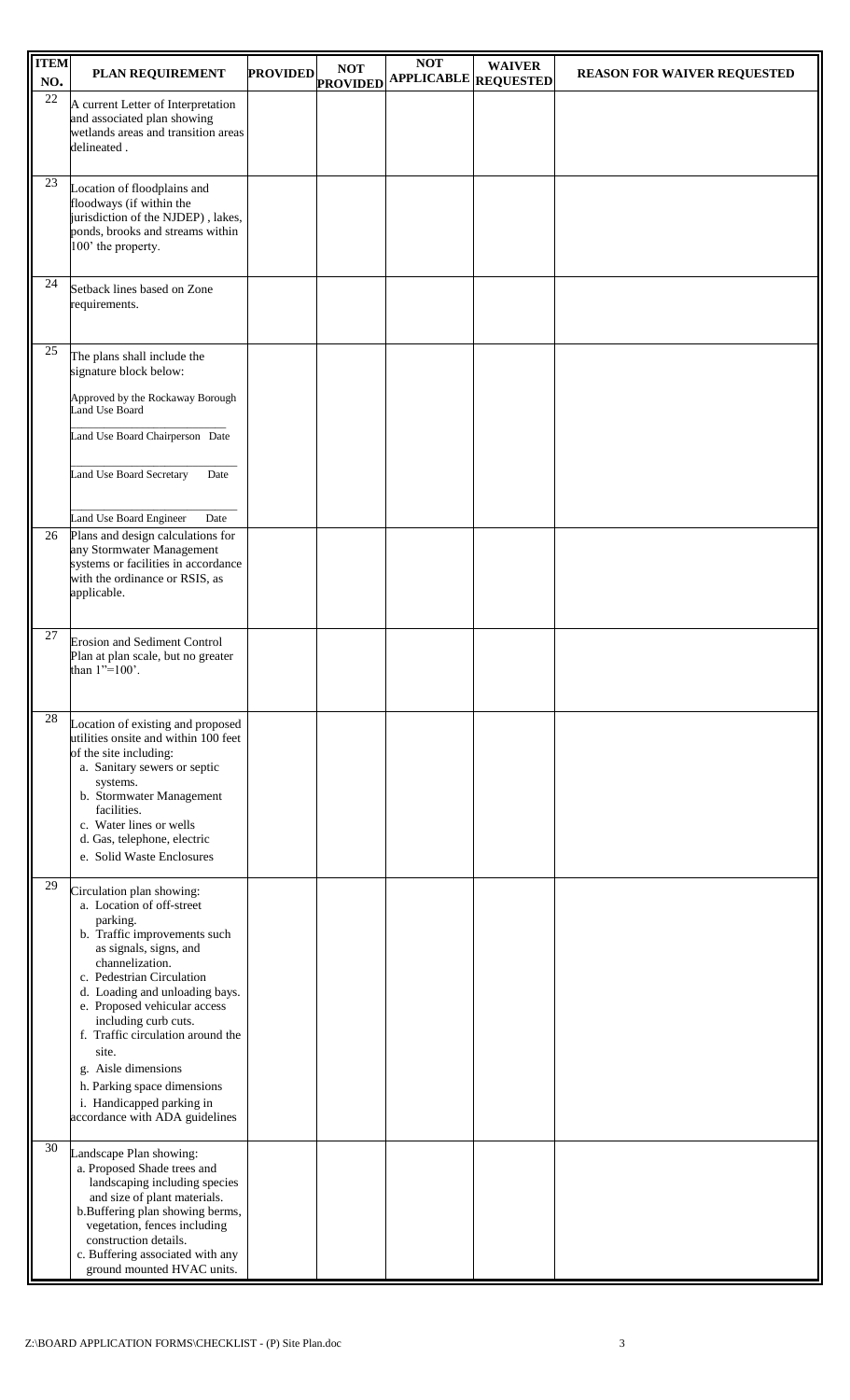| <b>ITEM</b><br>NO. | PLAN REQUIREMENT                                                        | <b>PROVIDE</b><br>D | <b>NOT</b>      | <b>NOT</b><br><b>APPLICABLE</b> REQUESTED | <b>WAIVER</b> | <b>REASON FOR WAIVER REQUESTED</b> |
|--------------------|-------------------------------------------------------------------------|---------------------|-----------------|-------------------------------------------|---------------|------------------------------------|
| $\overline{31}$    | Lighting plan showing:                                                  |                     | <b>PROVIDED</b> |                                           |               |                                    |
|                    | a. Location of existing and<br>proposed site lights.                    |                     |                 |                                           |               |                                    |
|                    | b. Height of existing and<br>proposed site lights.                      |                     |                 |                                           |               |                                    |
|                    | c. Construction details and catalog                                     |                     |                 |                                           |               |                                    |
|                    | cuts of proposed site lights.<br>d. Isolux diagrams showing the         |                     |                 |                                           |               |                                    |
|                    | 0.3 and 0.5 fc lines                                                    |                     |                 |                                           |               |                                    |
| 32                 | Dimensioned preliminary<br>architectural elevations and plans           |                     |                 |                                           |               |                                    |
|                    | of any proposed buildings<br>showing windows and doors, roof            |                     |                 |                                           |               |                                    |
|                    | treatments, HVAC units, and                                             |                     |                 |                                           |               |                                    |
|                    | preliminary floor plans of each<br>floor of the building                |                     |                 |                                           |               |                                    |
| 33                 | Public improvements construction                                        |                     |                 |                                           |               |                                    |
|                    | plans for all improvements to<br>existing streets including:            |                     |                 |                                           |               |                                    |
|                    | a. Centerline, geometry<br>b. Road profiles                             |                     |                 |                                           |               |                                    |
|                    | c. Road cross sections 50' on<br>center.                                |                     |                 |                                           |               |                                    |
|                    | d. Grading plan showing existing                                        |                     |                 |                                           |               |                                    |
| 34                 | and proposed contours.                                                  |                     |                 |                                           |               |                                    |
|                    | All construction details for<br>proposed improvements.                  |                     |                 |                                           |               |                                    |
|                    |                                                                         |                     |                 |                                           |               |                                    |
| 35                 | Plans and profiles for existing and<br>proposed:                        |                     |                 |                                           |               |                                    |
|                    | a. Stormwater Management                                                |                     |                 |                                           |               |                                    |
|                    | Systems<br>b. Sanitary sewers                                           |                     |                 |                                           |               |                                    |
|                    | c. Water mains                                                          |                     |                 |                                           |               |                                    |
| 36                 | Sign Plan showing location of<br>existing and proposed:                 |                     |                 |                                           |               |                                    |
|                    | a. Traffic control signs.<br>b. Street signs.                           |                     |                 |                                           |               |                                    |
|                    | c. Developments signs.                                                  |                     |                 |                                           |               |                                    |
|                    | d. Appropriate sign details<br>showing size, height,                    |                     |                 |                                           |               |                                    |
| 37                 | materials and lighting.                                                 |                     |                 |                                           |               |                                    |
|                    | A copy of all existing protective<br>covenants or deed restrictions of  |                     |                 |                                           |               |                                    |
|                    | every nature affecting the subject<br>property including a statement as |                     |                 |                                           |               |                                    |
|                    | to whether such deeds or<br>covenants are of record. Location,          |                     |                 |                                           |               |                                    |
|                    | use and width of all existing and                                       |                     |                 |                                           |               |                                    |
|                    | proposed easements and a<br>statement as to whether each is             |                     |                 |                                           |               |                                    |
| 38                 | public or private.                                                      |                     |                 |                                           |               |                                    |
|                    | All public property and property<br>proposed to be dedicated in the     |                     |                 |                                           |               |                                    |
|                    | tract, accurately outlined and<br>described with existing or            |                     |                 |                                           |               |                                    |
|                    | proposed uses designated.                                               |                     |                 |                                           |               |                                    |
| 39                 |                                                                         |                     |                 |                                           |               |                                    |
|                    | Location and use of all property to<br>be reserved by covenant in the   |                     |                 |                                           |               |                                    |
|                    | deed for the common use of all<br>property owners or otherwise.         |                     |                 |                                           |               |                                    |
| 40                 | Location of temporary sales office                                      |                     |                 |                                           |               |                                    |
|                    | and storage trailers, including                                         |                     |                 |                                           |               |                                    |
|                    | temporary facilities for parking,<br>landscaping, drainage, fencing,    |                     |                 |                                           |               |                                    |
|                    | lighting and signs.                                                     |                     |                 |                                           |               |                                    |
| 41                 | For those projects that lie within                                      |                     |                 |                                           |               |                                    |
|                    | the Rockaway River Watershed,<br>copy of correspondence to the          |                     |                 |                                           |               |                                    |
|                    | Rockaway River Watershed<br>Cabinet advising them of the                |                     |                 |                                           |               |                                    |
|                    | application.                                                            |                     |                 |                                           |               |                                    |